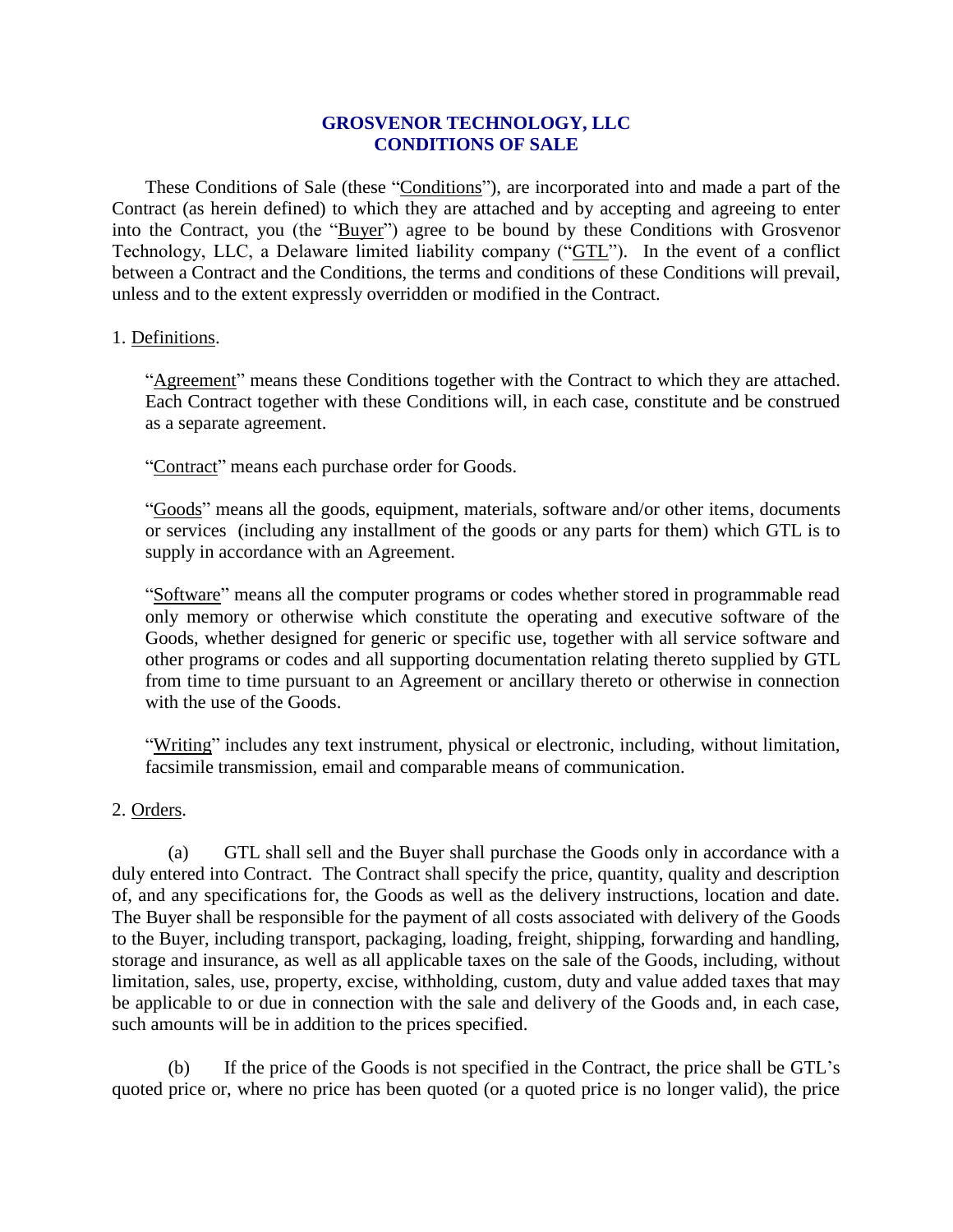listed in GTL's published price list applicable to buyers in the Buyer's location and current at the date the Contract is entered into. All prices quoted by GTL are valid for 90 days only or until earlier acceptance by the Buyer, after which time they may be altered by GTL without giving notice to the Buyer. Notwithstanding anything to the contrary, GTL reserves the right, by giving notice to the Buyer at any time before delivery, to increase the price of the Goods to reflect any increase in the cost to GTL which is due to any factor beyond the control of GTL (such as, without limitation, any foreign exchange fluctuation, currency regulation, alteration of duties, or increase in the cost of any equipment, goods, materials, carriage, labor or overhead), any change in delivery dates, quantities or specifications for the Goods which is requested by the Buyer, or any delay caused by any instructions of the Buyer or failure of the Buyer to give GTL adequate information or instructions.

(c) No Contract submitted by Buyer shall be deemed accepted by GLT unless and until it is confirmed in Writing by an authorized representative of GTL.

(d) The Buyer shall be responsible to GTL for ensuring the accuracy of the terms of each Contract (including any applicable specifications) and for giving GTL any necessary information relating to the Goods within a sufficient time to enable GTL to perform the Contract in accordance with its terms. Any typographical clerical or other error or omission in any sales literature, quote, order, price list, acceptance of offer, invoice or other document or information issued by GTL shall be subject to correction without any liability on the part of GTL.

(e) If the Goods are to be manufactured or any process is to be applied to the Goods by GTL in accordance with the Buyer's specifications, the Buyer shall indemnify GTL against all loss, damages, costs and expenses awarded against or suffered or incurred by GTL in connection with, or paid by GTL in settlement of, any claim for infringement of any patent, copyright, design, trademark or other intellectual property or other rights of any other person which results from GTL's use of the Buyer's specifications or from any other aspect of the Goods which was requested or specified by the Buyer. GTL reserves the right to make any changes in the specification of the Goods which are required to comply with any applicable safety or other statutory requirements or, where the Goods are to be supplied to GTL's specification, which do not materially affect their quality or performance.

(f) No Contract may be cancelled by the Buyer except with the agreement in Writing of GTL. It is agreed that in connection with any such cancellation, the Buyer shall indemnify GTL in full against all losses (including loss of profit), costs (including the cost of all labor and materials used), damages, charges and expenses incurred by GTL as a result of such cancellation.

### 3. **Terms of payment.**

(a) Unless otherwise specified in a Contract, GTL may invoice the Buyer for the price of the Goods when or at any time after GTL has notified the Buyer that the Goods are available to be collected by the Buyer at GTL's premises or, if some other place for delivery is agreed by GTL, when or at any time after GTL has delivered the Goods to such other place.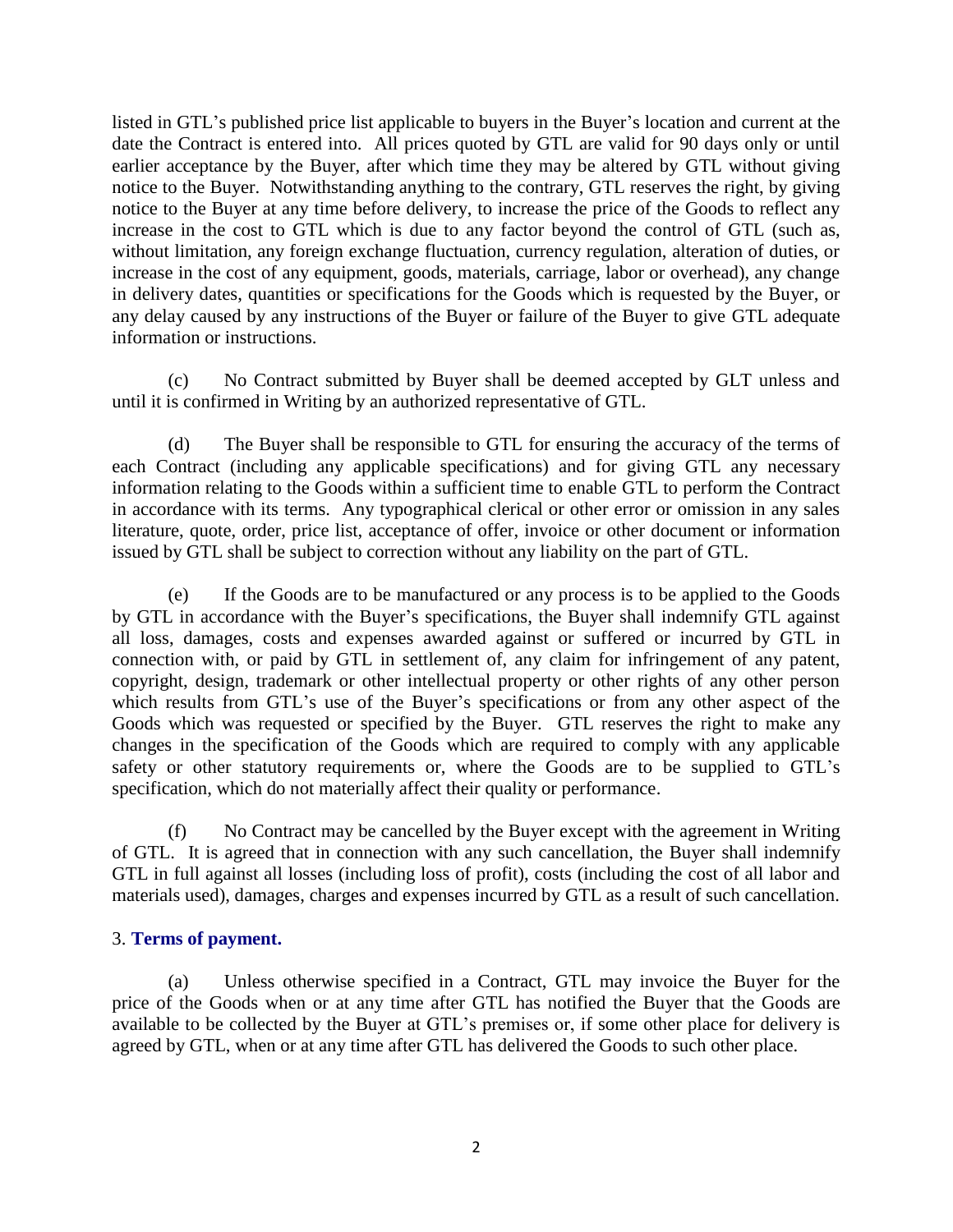(b) The Buyer shall pay the invoiced amount within 30 days of the date of GTL's invoice, notwithstanding that delivery may not have taken place and the title in the Goods has not passed to the Buyer. The time of payment of the price shall be of the essence of the Contract. Receipts for payment will be issued only upon request.

(c) Where the Goods are to be delivered in installments, each such delivery shall be invoiced and paid for separately by the Buyer.

(d) If the Buyer fails to make a payment on any due date then, without prejudice to any other right or remedy available to GTL, GTL shall be entitled to: (i) terminate the Contract or suspend any further deliveries to the Buyer; (ii) allocate any payment made by the Buyer to such of the Goods (or the Goods supplied under any other Contract between the Buyer and GTL) as GTL may deem fit (notwithstanding any purported allocation by the Buyer); or (iii) charge the Buyer interest (both before and after any judgment) on the amount unpaid at the rate of 1.5% for each calendar month (or the maximum rate allowable at law, if lesser) commencing on the first invoiced due date through the date payment in full is made (a part of a month being treated as a full month for the purpose of calculating interest).

# 4. **Delivery**

(a) Delivery of the Goods shall be made by the Buyer collecting the Goods at GTL's premises at any time after GTL has notified the Buyer that the Goods are ready for collection or, if some other place for delivery is agreed by GTL, by GTL delivering the Goods to that place at the cost of delivery specified in the Contract.

(b) Any dates specified for delivery of the Goods are approximate only and GTL shall not be liable for any delay in delivery of the Goods howsoever caused. Time for delivery shall not be of the essence unless previously agreed by GTL in Writing. The Goods may be delivered by GTL in advance of the quoted delivery date upon giving reasonable notice to the Buyer.

(c) Where the Goods are to be delivered in installments, each delivery shall constitute a separate obligation, and failure by GTL to deliver any one or more of the installments in accordance with the Agreement, or any claim by the Buyer in respect of any one or more installments, shall not entitle the Buyer to treat the applicable Contract as a whole as repudiated.

(d) If the Buyer fails to take delivery of the Goods or fails to give GTL adequate delivery instructions, then without prejudice to any other right or remedy available to GTL GTL may: (a) store the Goods until actual delivery and charge the Buyer for the reasonable costs (including insurance) of storage; or (b) sell the Goods at the best price readily obtainable and (after deducting all reasonable storage and selling expenses) charge the Buyer for any shortfall below the price under the Contract.

# 5. **Risk and property**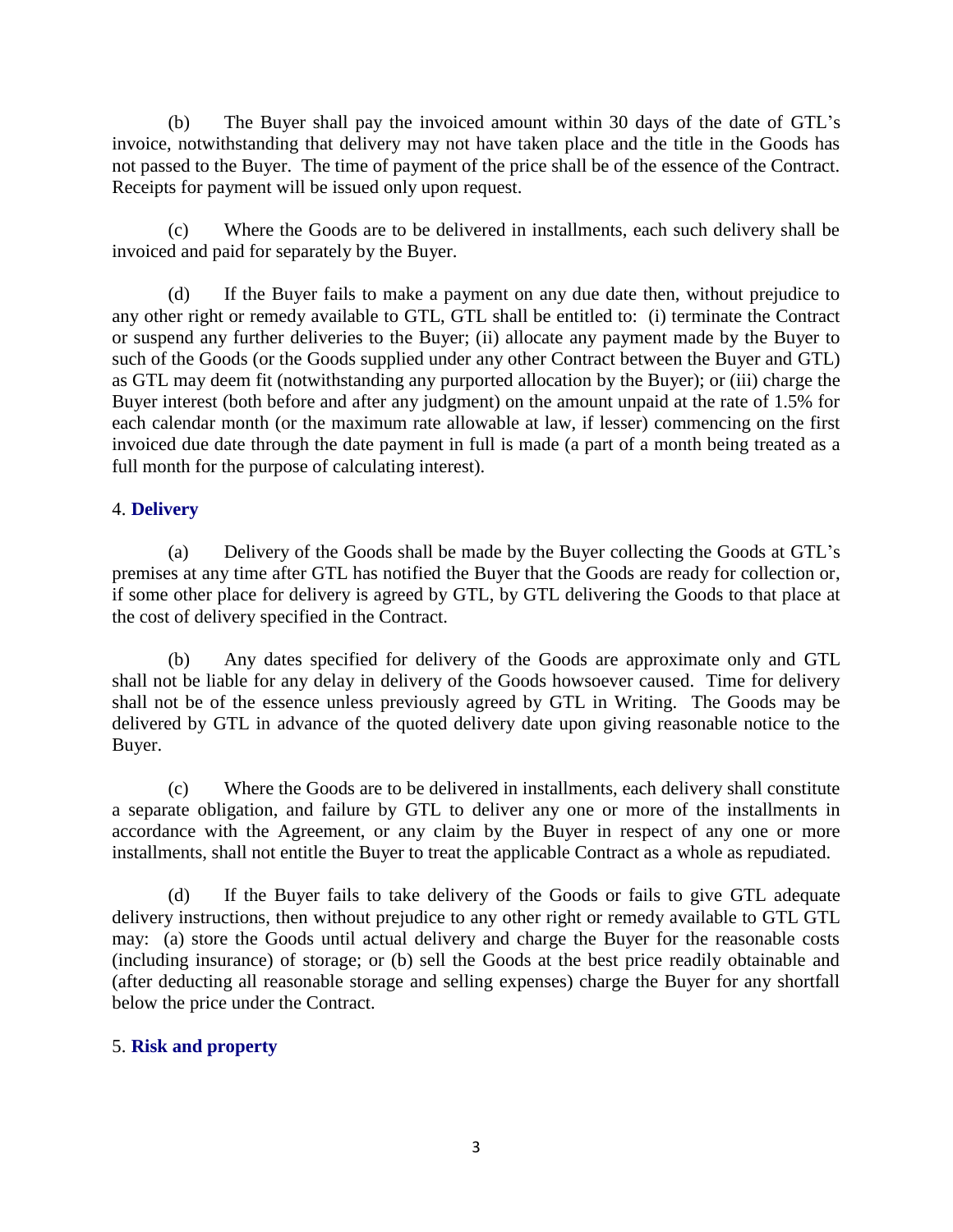(a) Risk of damage to or loss of the Goods shall pass to the Buyer: (i) in the case of Goods to be delivered at GTL's premises, at the time when GTL notifies the Buyer that the Goods are available for collection; or (ii) in the case of Goods to be delivered otherwise than at GTL's premises, at the time of delivery, or if the Buyer wrongfully fails to take delivery of the Goods, the time when GTL has tendered delivery of the Goods.

(b) Notwithstanding delivery and the passing of risk in the Goods or any other provision of these Conditions, title to the Goods shall not pass to the Buyer until GTL has received, in cash or cleared funds, payment in full of the price of the Goods and all other sums which are due from the Buyer to GTL on any account.

(c) If Buyer is in possession of the Goods prior to the passing of title to such Goods to the Buyer, then the Buyer shall, until such time as the title in the Goods passes to the Buyer: (a) hold the Goods on a fiduciary basis as GTL's bailee; (b) store the Goods separately from all other goods held by the Buyer so that they remain readily identifiable as GTL's property; (c) not remove, deface or obscure any identifying mark or packaging on or relating to the Goods; and (d) maintain the Goods in satisfactory condition and keep them insured on GTL's behalf for their full price against all risks with an insurer that is reasonably acceptable to GTL. The Buyer shall obtain an endorsement of GTL's interest in the Goods on its insurance policy. On request, the Buyer shall allow GTL to inspect the Goods and the insurance policy. Notwithstanding anything to the contrary in this Section 5(c), the Buyer shall be entitled to resell or use the Goods in the ordinary course of its business, but shall account to GTL for the proceeds from the Goods, whether tangible or intangible, including insurance proceeds, and shall keep all such proceeds separate from any moneys or property of the Buyer and third parties and in the case of tangible proceeds properly stored protected and insured.

(d) If before title to the Goods passes to the Buyer, the Buyer fails to pay on the due date any sum due to GTL in respect of the Goods or otherwise, then (provided the Goods are still in existence and have not been resold, and without limiting any other right or remedy GTL may have) GTL shall be entitled at any time to require the Buyer to deliver up the Goods to GTL, at Buyer's cost, and if the Buyer fails to immediately do so, to enter upon any premises of the Buyer or any third party where the Goods are stored and repossess the Goods.

(e) The Buyer shall not pledge or create any security interest in Goods which remain the property of GTL, but if the Buyer does so all moneys owing by the Buyer to GTL shall immediately become due and payable (without prejudice to any other right or remedy of GTL).

### 6. **Software License; Intellectual Property**

(a) GTL grants to the Buyer, upon payment of the applicable license fee (which is included in the price for the Goods unless otherwise specifically stated by GTL in Writing) and delivery of the Goods pursuant to a Contract, a personal, revocable, non-exclusive, nonsublicenseable and non-transferable license to use the Software only as intended in connection with the Goods. Except as provided herein, the Buyer shall not disclose, transfer or otherwise make available the Software to any third party nor permit any third party to use or have access the Software, and the Buyer shall not duplicate modify or amend any of the Software or any part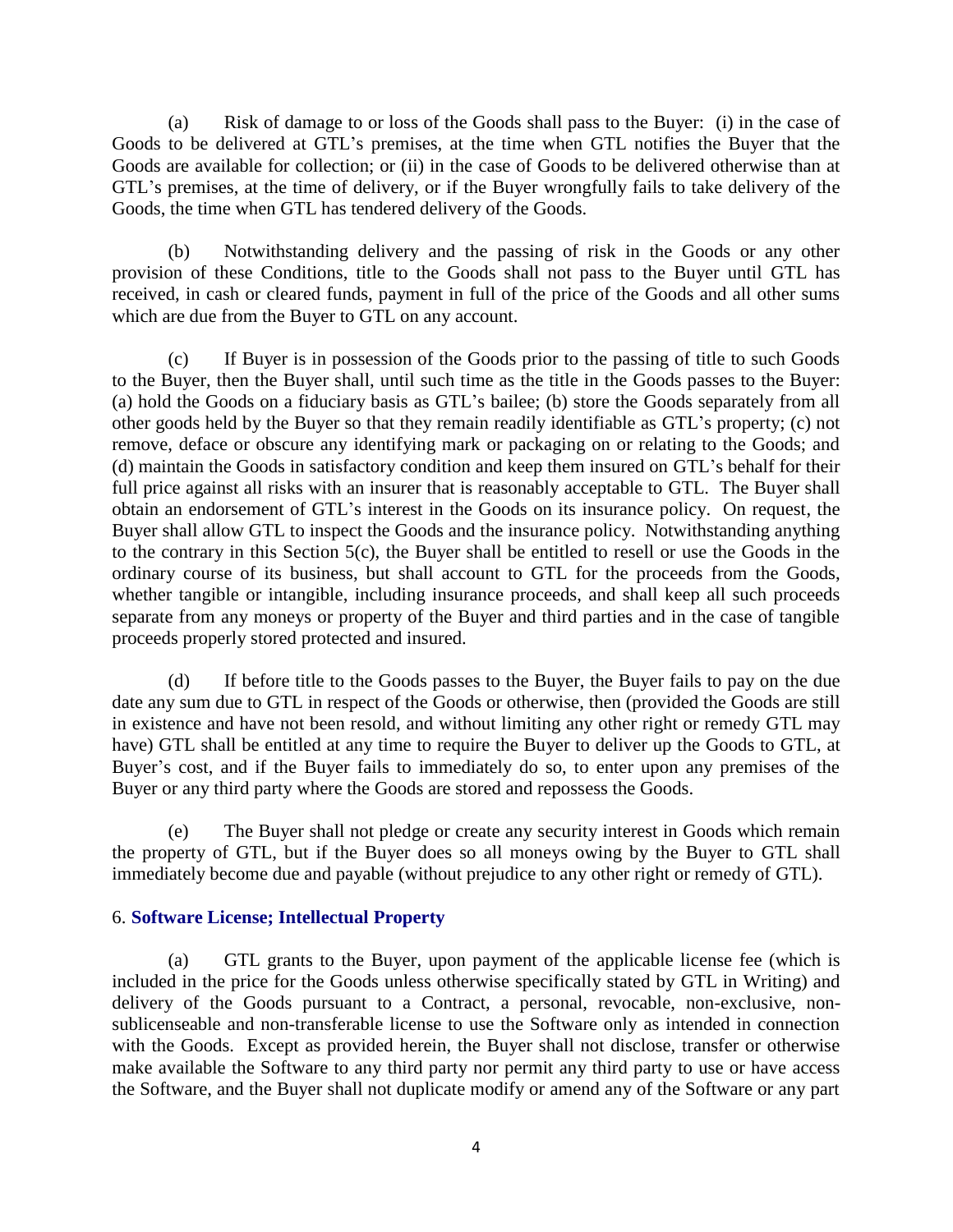thereof, except with the prior written consent of GTL. Title to and all rights in the Software and all copies thereof shall at all times remain vested in GTL. Buyer shall not reverse engineer, disassemble or decompile the Software or the Goods, or otherwise attempt in any fashion to obtain the source code or object code the Software. Buyer shall not make any modifications to or create any derivatives from the Software or the Goods. Buyer shall not publish or disseminate the source code, object code, written materials, documents, flow charts, logic diagrams, test materials or other information relating to the Software which is of a confidential nature.

(b) If the Buyer wishes to resell any of the Goods, the Buyer shall ensure that the buyer of such Goods shall accept the obligations of the Buyer contained in this Section as if such buyer was bound by the conditions contained in this Section 6 and the Buyer shall indemnify GTL against any loss or damage it may suffer by reason of such buyer not complying with such obligations (whether or not it has confirmed its acceptance of them).

(c) In the event this Agreement relates to the lease of any of the Goods or the Software, should the Agreement be terminated for whatever reason or should the Buyer: (i) cease to conduct business in the normal course, become insolvent or bankrupt make a general assignment for the benefit of creditors, or admit in Writing its inability to pay its debts as they fall due, suffer or permit the appointment of a receiver or manager for its business or assets or avail itself to become subject to any governing authority relating to insolvency or the protection of rights of creditors; (ii) fail to perform or observe any of the obligations or stipulations required to be performed or observed by it under Section 6 for a period of fourteen days after receipt of notice by GTL of such failure; or (ii) cease to use any of the Goods which requires the use of the Software; then GTL shall have the right to terminate or limit as it shall see fit the Software license granted by virtue of this Section 6 by giving fourteen days' written notice to the Buyer thereof. In the event that the Software license granted by virtue of this Section 6 is terminated by GTL, then the Buyer shall, at the expense of GTL, either (at the election of GTL) return all parts of the Goods in which the Software is stored or otherwise contained to GTL at such address as GTL may direct or destroy such parts of the Goods, and (in the latter case) certify in Writing to GTL that such parts of the Goods have been effectively destroyed and are thus not capable of further use.

(d) Buyer acknowledges that, except for the express licenses set forth herein, nothing herein shall be deemed to transfer any rights in GTL's patents, copyrights, trade secrets, proprietary information, trademarks, or other intellectual property, including GTL's rights in and to (i) the Software, the program structure, logic, data structures, design, processes, procedures, formulae and algorithms contained in the ordered set of instructions which together constitute the Software and any updates, (ii) the Goods and the configuration of the Goods, (iii) GTL's marks or logos or trade-dress (and the goodwill related thereto), and (iv) the look and feel and derivative works based on any of the foregoing.

### 7. **Warranties and Liability.**

(a) Except as set forth in Section 8 or as limited by applicable law, this Section sets out the entire liability of the parties (including any liability for the acts or omissions of their respective employees, agents and subcontractors) to each other in respect of: (a) any breach of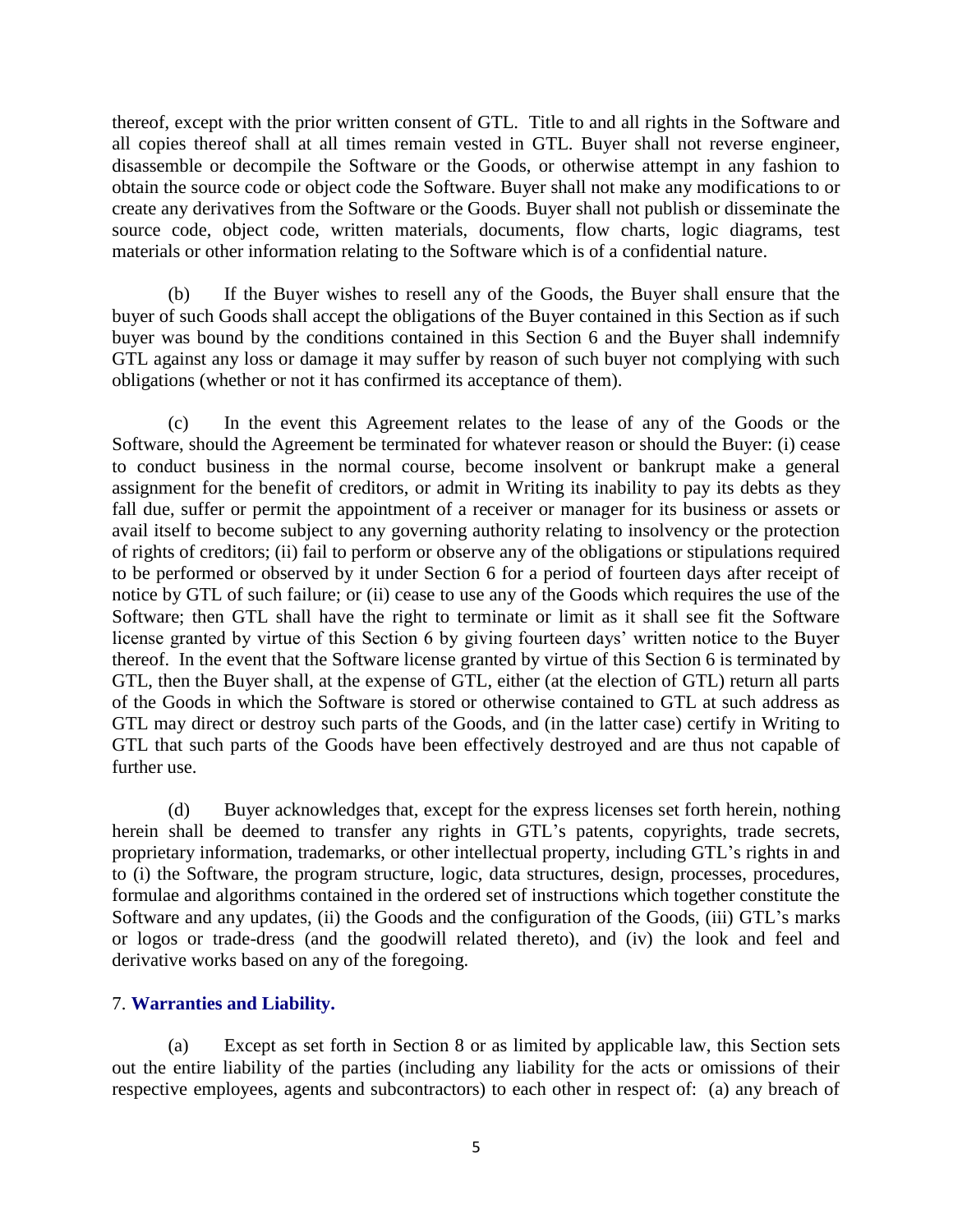an Agreement; (b) any use made or resale of the Goods by the Buyer, or of any product incorporating any of the Goods; and (c) any misrepresentation, statement or tortious act or omission (including negligence) arising under or in connection with an Agreement.

(b) Subject to the conditions set out below, GTL warrants that the Goods will correspond with their specifications at the time of delivery and will be free from defects in material and workmanship for a period of 12 months from delivery. This limited warranty is in lieu of all other warranties, representations or conditions, express or implied, with respect to the Goods including, without limitation, those of merchantability and fitness for a particular purpose or use, and any implied warranties arising from the course of dealing or performance, all of which are hereby disclaimed and excluded by GTL. The above warranty is given by GTL subject to the following conditions and limitations:

(i) GTL shall be under no liability in respect of any defect in the Goods arising from any drawing design or specification supplied by the Buyer or third parties designated by Buyer.

(ii) GTL shall be under no liability in respect of any defect arising from ordinary wear and tear; willful damage; negligence; abnormal working conditions; failure to follow GTL's instructions (whether oral or in Writing) with respect to storage, operation, maintenance, or otherwise; misuse, fault or accident; problems with electrical power or third party software; natural disasters; alteration, modification, servicing or repair of the Goods other than by GTL or a third party authorized by GTL; or use with third party accessories or software not specifically approved by GTL.

(iii) GTL shall be under no liability under the above warranty (or any other warranty condition or guarantee) if the total price for the Goods has not been paid by the due date for payment.

(iv) The above warranty does not extend to parts, materials or equipment not manufactured by GTL, in respect of which the Buyer shall only be entitled to the benefit of any such warranty as is given by the manufacturer to GTL.

(c) Buyer shall conduct an incoming inspection of the Goods immediately upon delivery. If there is any Good damage or defect or any discrepancy between the Goods ordered (including specifications) and the Goods delivered, Buyer shall promptly (but not more than 7 days after delivery) give notice thereof to GTL (and any carrier, if applicable) and shall furnish such written evidence or other documentation regarding such damage or discrepancy as GTL may reasonably deem appropriate. If such evidence indicates, in GTL's reasonable judgment, that the damage or discrepancy existed at the time of the delivery of the Goods, GTL shall, at its sole discretion, either refund to the Buyer the price of the Goods (or a proportionate part of the price), or deliver (at no charge to Buyer) additional or substitute Goods, as applicable, to the Buyer, provided that in no event shall GTL be liable for any additional costs, expenses or damages incurred by the Buyer directly or indirectly as a result of such damage or discrepancy. Any delivery not rejected by the Buyer by written notice given to GTL within such 7 day period shall be deemed to have been accepted by the Buyer.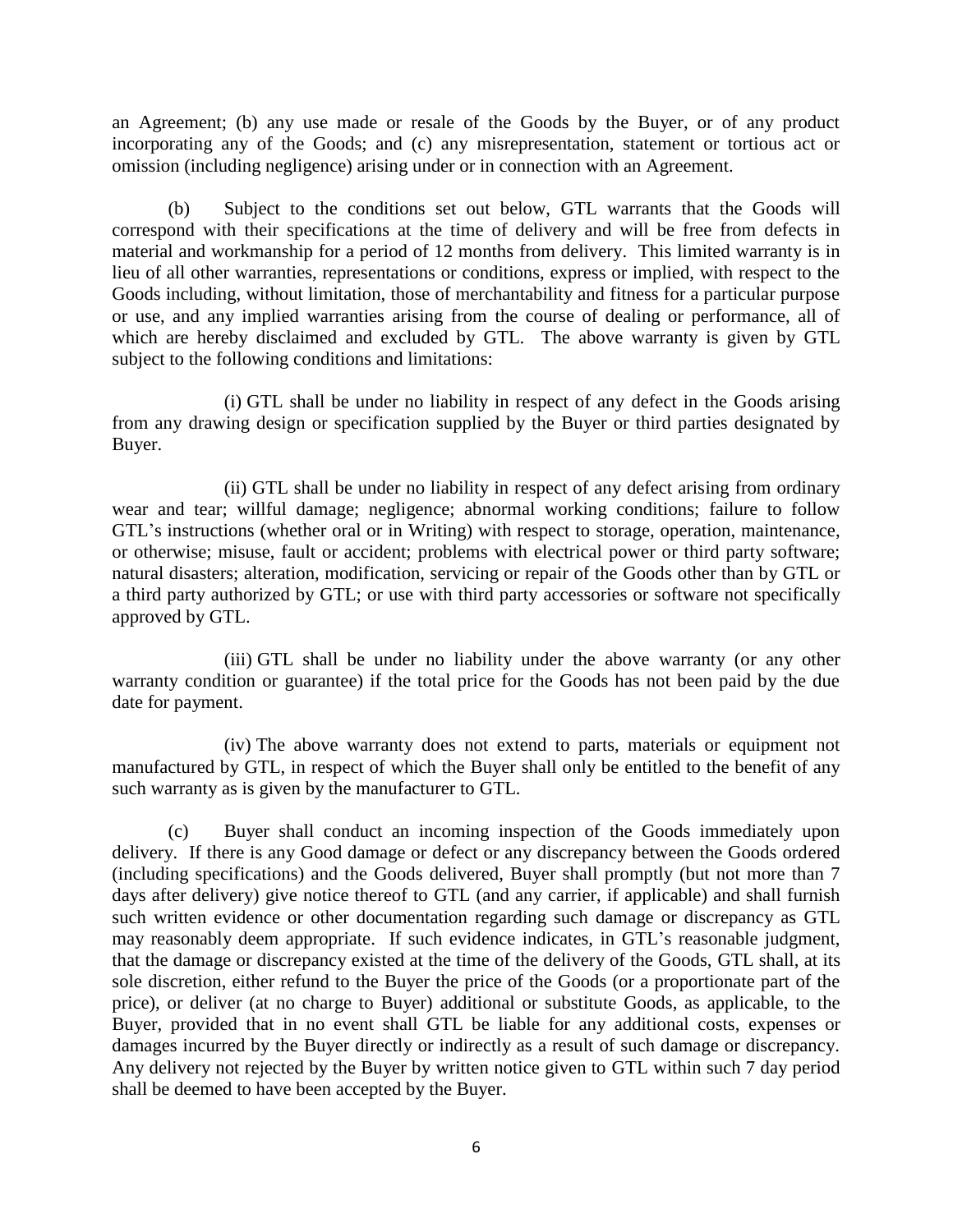(d) EXCEPT AS MAY BE LIMITED BY LAW, NEITHER PARTY WILL, UNDER ANY CIRCUMSTANCES, BE LIABLE TO THE OTHER FOR SPECIAL, INDIRECT, INCIDENTAL OR CONSEQUENTIAL DAMAGES, INCLUDING BUT NOT LIMITED TO LOST OF REVENUES, LOSS OF PROFITS, OR LOSS OR CORRUPTION OF DATA OR INFORMATION, EVEN IF SUCH PARTY HAS BEEN ADVISED OF THE POSSIBILITY OF SUCH DAMAGES. NOTWITHSTANDING ANYTHING TO THE CONTRARY, EXCEPT AS MAY BE LIMITED BY LAW, UNDER NO CIRCUMSTANCES WILL GTL BE LIABLE TO BUYER FOR DAMAGES IN EXCESS OF THE TOTAL AMOUNT PAID TO GTL UNDER THE AGREEMENT UNDER WHICH SUCH LIABILITY ARISES. The parties agree that this Section will survive the termination of this Agreement.

(e) Without limiting Section 4(b), GTL shall not be liable to the Buyer or be deemed to be in breach of the Contract by reason of any delay in performing or any failure to perform any of GTL's obligations in relation to the goods if the delay or failure was due to any cause beyond GTL's reasonable control. Without prejudice to the generality of the foregoing the following shall be regarded as causes beyond GTL's reasonable control including, without limitation: Act of God, explosion, flood, severe weather, fire or accident; war or threat of war, sabotage, insurrection, civil disturbance or requisition; acts, restrictions, regulations, prohibitions or measures of any kind on the part of any governmental, regulatory or local authority; import or export regulations or embargoes; strikes, lockouts or other industrial actions or trade disputes (whether involving employees of GTL or of a third party); difficulties in obtaining raw materials, labor, fuel, parts or machinery; or power failure or breakdown in machinery.

(f) This Agreement, including each purchase order for Goods, represents the complete agreement between the parties with respect to the subject matter hereof and supersedes all prior agreements and understandings between them, whether written or oral. This Agreement shall control over any purchase order for Goods to the extent inconsistent, unless such purchase order for Goods specifically states that the purchase order shall control and has been executed by an authorized person of GTL.

8. **Indemnity**. If any third party claim is made against the Buyer that the Goods infringe or that their use infringes the patent, copyright, design, trademark or other intellectual property rights of any other person (a "Claim"), then unless the Goods have been made to the Buyer's specification or the Claim arises in relation to an aspect of the Goods which was requested or specified by the Buyer, GTL shall indemnify the Buyer against all loss, damages, costs and expenses awarded against or incurred by the Buyer in connection with the Claim, provided that: (a) Buyer gives written notice of any Claim to the GTL promptly (but in no event more than 15 days) after having actual notice of a Claim; (b) the Buyer grants GTL the sole and exclusive authority to take over and assume control over the defence, settlement, compromise and negotiation of such Claim using counsel of its own choosing (provided that, except with the prior consent of the Buyer (which consent shall not be unreasonably withheld, delayed, or conditioned), GTL shall not enter into any settlement of any Claim that provides for injunctive or other non-monetary relief affecting the Buyer or that does not include as a term thereof the giving to the Buyer by each claimant making such Claim a release from all liability with respect to the Claims that are the subject of such settlement); (c) the Buyer cooperates with GTL in such defence, settlement,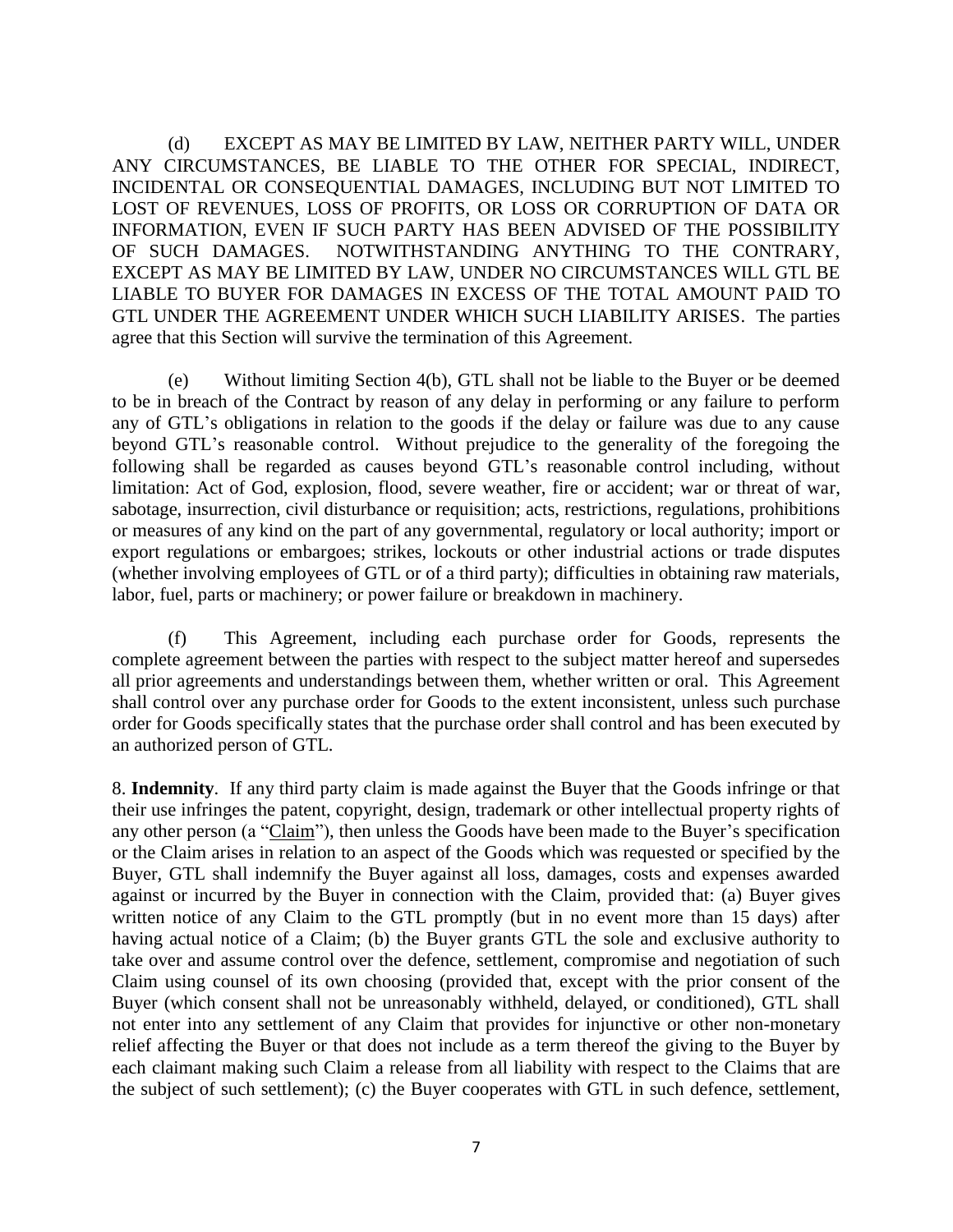compromise and negotiation including, without limitation, providing GTL with all relevant information and materials in its possession, being available to GTL upon reasonable notice for interviews and factual investigations, and appearing at GTL's request to give testimony without requiring service of a subpoena or other legal process; (d) the Buyer does nothing which would or might vitiate any insurance policy which the Buyer may have in relation to such infringement, and GTL's indemnity shall not apply to the extent that the Buyer recovers any sums under any such policy or cover (which the Buyer shall use its best efforts to do); (e) GTL shall be entitled to the benefit of, and the Buyer shall accordingly account to GTL for, all damages and costs (if any) awarded in favor of the Buyer which are payable by any other party in respect of any such Claim; and (f) Buyer shall take such steps as GTL may reasonably require to mitigate or reduce any such loss, damages, costs or expenses for which GTL is liable to indemnify the Buyer under this clause. If the Buyer is unable to use Goods because of a Claim that such use infringes or violates any patent, copyright, trade secret, trademark, or other third party intellectual property right, GTL will, at its expense shall have the right to: (aa) procure for the Buyer the right to continue using such Goods; (bb) replace or modify such Goods so that they becomes noninfringing, or (cc) recall such Goods and refund the purchase price paid by the Buyer therefor. Notwithstanding the foregoing, GTL will not be obligated to defend or indemnify, or be subject to any liability for, any Claim arising out of or related to (aaa) modification to or use or combination of any Goods by the Buyer or a third party without GTL's written consent, (bbb) use of an infringing Goods if non-infringing Goods are made available to the Buyer, (cc) continued use of any Goods after GTL provides notice to cease use of such Goods; or (dd) is based on the combination or use of any Goods with any other product, software, program or device not provided by GTL if such infringement would not have arisen but for such use or combination. The foregoing states the entire liability of GTL for patent, copyright, trademark or other infringement.

#### 9. **General**

(a) Any notice or other communication under the Agreement shall be in Writing and shall be considered given when (i) delivered personally, (ii) delivered electronically or by facsimile subject to telephonic or written confirmation of receipt, (iii) one business day after being sent by a major overnight courier for next business day delivery, or (iv) five days after being mailed by registered air mail, to the parties at such address as a party may specify from time to time.

(b) No waiver of any breach of any provision of the Agreement shall be considered as a waiver of any subsequent breach of the same or any other provision.

(c) If any provision of the Agreement is held by any competent authority to be invalid or unenforceable in whole or in part the validity of the other provisions of the Agreement and the remainder of the provision in question shall not be affected thereby.

(d) The laws of the State of Florida (without giving effect to principles of conflicts of law) shall govern the Agreement. Any dispute, controversy or claim arising out of or relating to the Agreement or a breach thereof shall be finally resolved by arbitration with a single arbitrator, to be held in Broward County, Florida, in accordance with the commercial arbitration rules of the